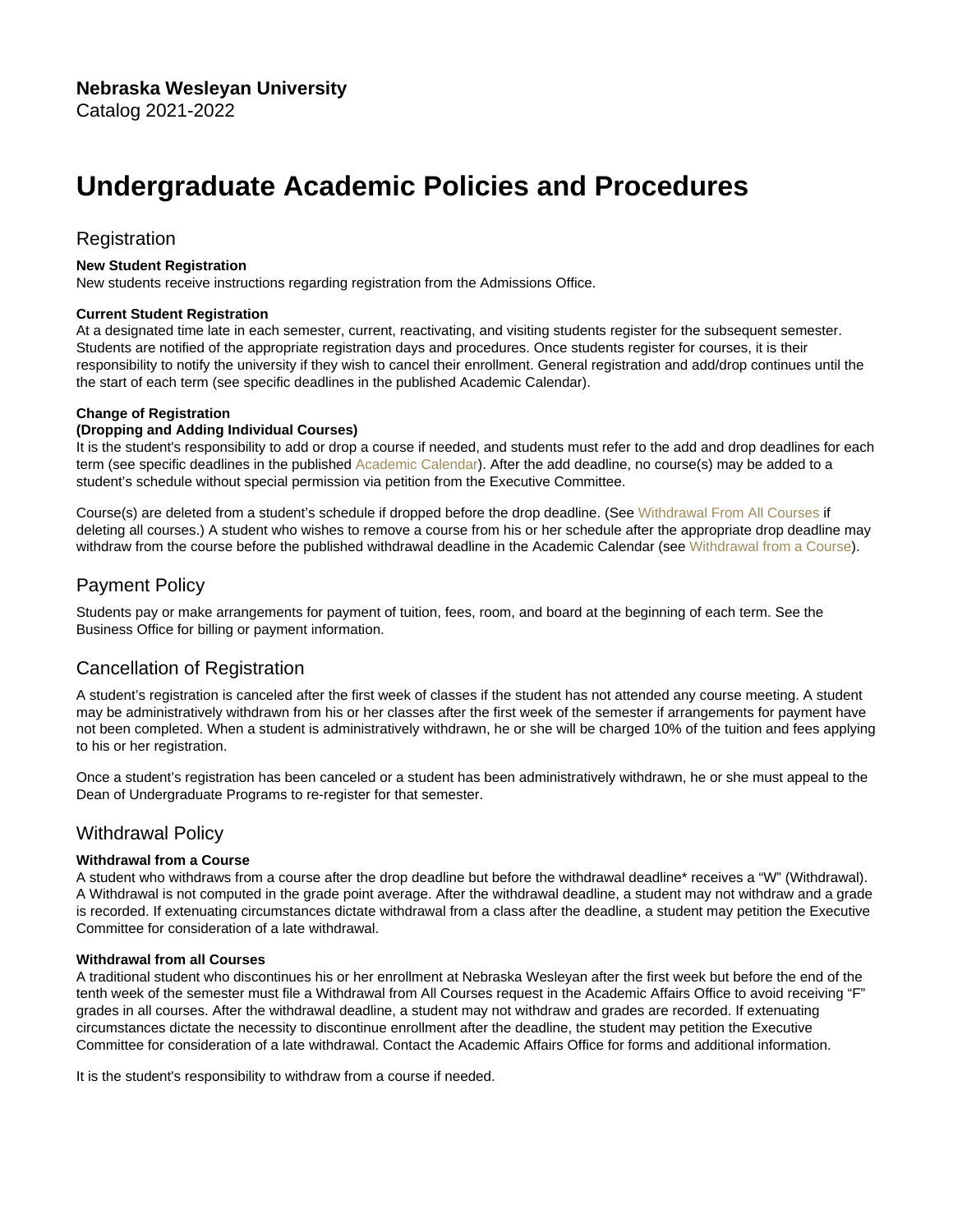\*Withdrawal deadline is the end of the tenth week of the fall and spring semester or the date at which 60% of the semester has been completed according to Federal Return of Title IV calculations, whichever is later.

# Course Load

An undergraduate student must carry a minimum of 12 credit hours to be considered full time. (Definitions of "full-time status" may differ as they relate to eligibility for participation in intercollegiate athletics. For additional information, contact the Athletic Office.) A course load of 18 hours is the maximum allowed under the regular undergraduate tuition rate. A schedule in excess of 18 hours must be approved by the student's advisor and overload tuition is charged.

A normal full-time traditional undergraduate course load consists of 15 to 17 credit hours per semester. To complete the minimum number of credit hours required for graduation within four academic years, students will average 16 hours per semester. Students who plan to work while in college should arrange their schedules accordingly.

### Class Attendance

Regular class attendance is expected of all students. Each instructor provides a written statement of his or her attendance policy to each class during the first meeting in the course syllabus. A copy of the syllabus is also available for examination in the Academic Affairs Office.

Students who are unable to attend the first meeting of a class or laboratory for which they are registered should notify the instructor or department chair prior to the first meeting of the class or laboratory. If a notification of the student's intent is not received, the instructor, at his or her discretion, may cancel the student's registration if space is needed in the course. Ultimately it is the students' responsibility to officially drop any course they don't plan on attending before the drop deadline.

Students who plan to discontinue a course after the drop deadline must officially withdraw from the course before the withdrawal deadline (see Withdrawal Policy).

Note that if a student who has been awarded a federal loan and/or grant does not officially withdraw and fails to earn a passing grade in at least one course over an entire semester, the institution must assume, for Title IV purposes, that the student has unofficially withdrawn, unless the institution can document that the student completed the semester. Federal regulations require that a Title IV refund calculation be processed by the Director of Scholarships and Financial Aid. Faculty members keep attendance records and may report absences deemed excessive to the student support system whenever counseling seems desirable. Each instructor may enforce attendance policies independently, however.

Students must take responsibility for contacting faculty regarding their anticipated absences for curricular and co-curricular activities and arranging for make-up work as expected. Students who anticipate absences because of curricular or co-curricular activities should make every effort to avoid other absences from classes. Guidelines regarding student absences for curricular and co-curricular activities are provided in the Student Handbook. For more information about these guidelines, contact the Academic Affairs Office or the Student Life Office.

### Culmination Period

The culmination period for traditional semester-long courses is a week-long interval in which no lecture examinations, tests, or quizzes are given (exceptions include laboratory practical examinations, activity examinations, final performances, makeup or repeat examinations, and self-paced examinations). The Academic Affairs Office may grant other exceptions. Commonly referred to as "Dead Week," this period begins at 8 a.m. seven days before final examinations commence, and remains in effect until the beginning of the first exam of Finals Week. Courses offered in sessions shorter than the full semester do not have a Culmination Period.

# Final Examinations

A final examination period is scheduled for traditional semester-long courses and second eight-week courses. No separate final exams are scheduled for first eight-week courses; final exams are completed during the last scheduled class meeting. The Final Examination Schedule is posted each semester according to the day/time of the course section (see Registrar's Office website for [final exam schedule\)](https://www.nebrwesleyan.edu/inside-nwu/registrars-office/final-schedule). Each course must meet no fewer than 50 minutes during the period specified in the final exam schedule. Any deviation from the published Final Examination Schedule must be approved by the Dean of Undergraduate Programs a minimum of 24 hours before the final in question. (Exception: if there are multiple sections of a course, an instructor may allow a student to meet at the final exam time of another section of the same course.)

All students, including seniors, take final examinations in each course for which they are registered unless the instructor exempts individual students from this requirement.

### The Academic Year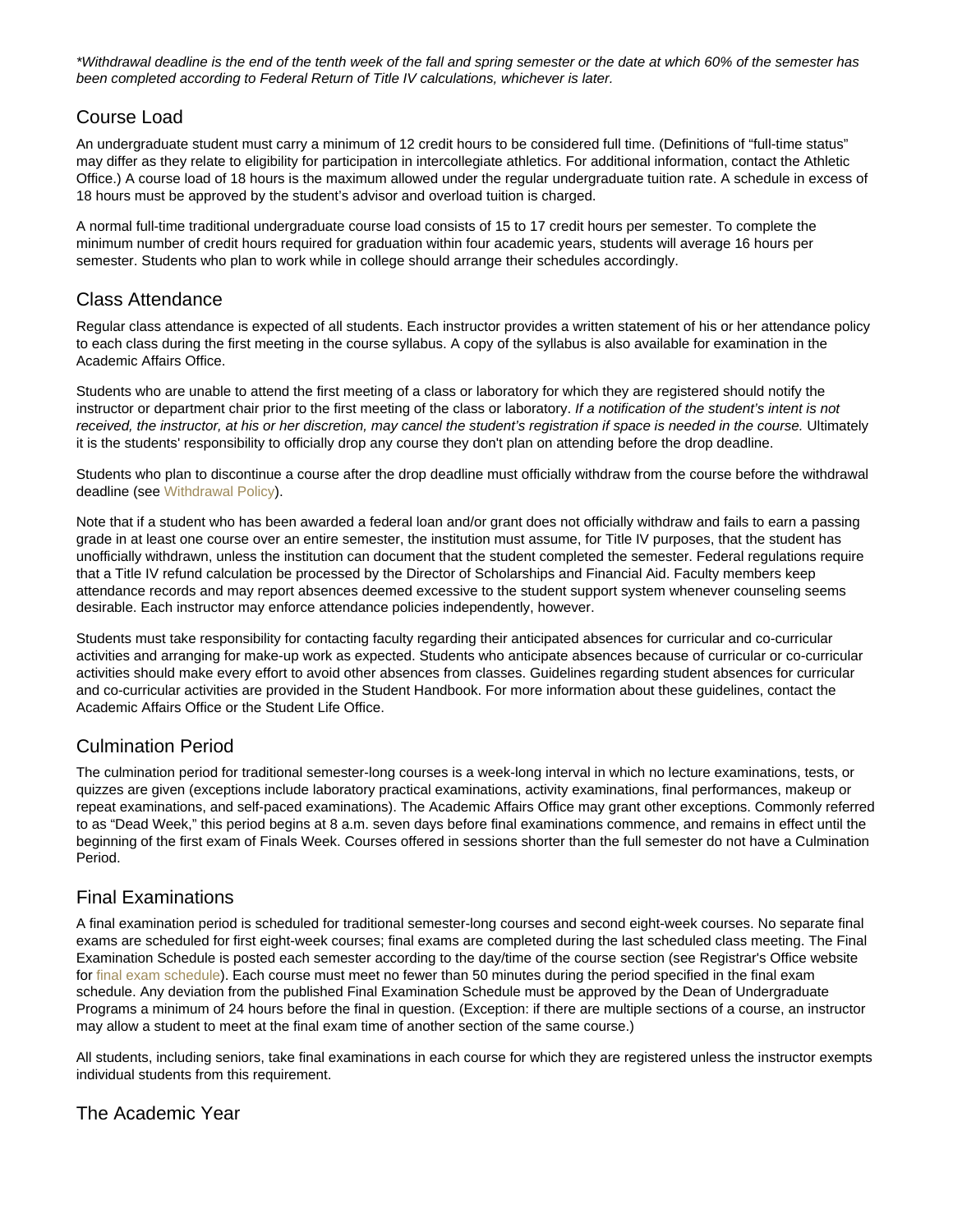The traditional academic year is divided into two 16-week semesters, a winter term between the semesters, and summer sessions.

#### **Fall and Spring Semesters**

The first semester, referred to as the "Fall" semester, begins in late August and ends before Christmas. The second or "Spring" semester, begins in January and ends in early May. Some courses within a semester may be taught in shorter sessions, such as eight-weeks.

#### **Winter Term**

A five-week Winter Term is available between the Fall and Spring semesters (overlaps with both semesters), offering courses in arranged, online, or hybrid formats, to provide students the opportunity to complete a course during the holiday break.

#### **Summer Sessions**

Courses are regularly scheduled in Summer five- and eight-week sessions. Faculty-led travel courses are also often offered in the summer.

### Definition of the Credit Hour

Nebraska Wesleyan University follows the Federal Credit Hour Definition. Because courses are offered using a variety of delivery models at Nebraska Wesleyan (e.g., face-to-face, accelerated, hybrid, or online), a "credit hour" at NWU is defined as 1) verifiable instructional time and/or activity leading to the achievement of expected learning outcomes for a given course, and 2) learning activities judged by the faculty to be the equivalent of the 45-hour time commitment for a one-credit course.

Therefore, credit hours at NWU may be awarded for a combination of classroom instruction, student work outside of class, or other approved educational activities including, but not limited to: creation of and reflection on a learning portfolio; engaging in clinical education or field experience; participating in and building upon knowledge gained through a practicum; completing a work of performance art, such as original musical scores or artwork; development of a formal presentation or other project related to the discipline.

No credit is earned for a course if a grade of "F" is received. For additional information, contact the Academic Affairs Office.

### Nebraska Wesleyan University Course Delivery Methods

- **Standard Direct (face-to-face) Instruction**: Minimum instructional time is verified for each course section, regardless of term length. Courses may use a combination of in-class and directed out-of-class learning activities that amount to no less than 45 hours per credit hour.
- **Accelerated Direct (face-to-face) Instruction**: Course sections normally meet once per week for 4 hours, with sufficient work outside of class such that each credit hour represents not less than 45 hours of student work.
- **Online or Hybrid**: Courses offered fully online (75-100% online) or in a hybrid format (25-75% online) must meet the course description, learning objectives, and credit hour standards.

### Classification of Students

Undergraduate students are classified according to the number of credit hours they have successfully completed.

| <b>Classification</b> | <b>Credit Hours Earned</b> |
|-----------------------|----------------------------|
| Freshmen              | $0$ to 25.5 hours          |
| Sophomores            | 26 to 57.5 hours           |
| Juniors               | 58 to 89.5 hours           |
| Seniors               | 90 hours and above         |

### Credit Earned Outside Regular Classes

Students may earn credit for coursework outside of regular classes at Nebraska Wesleyan University. Although credit for work completed at unaccredited institutions or in nontraditional academic settings is not normally granted at Nebraska Wesleyan, students may be able to certify their accomplishments through one of the following special programs or procedures:

#### **Advanced Credit in Math and Modern Languages**

Students who come to Nebraska Wesleyan with advanced skills in mathematics or modern languages may earn advanced credit for specific prerequisite courses after successfully completing the appropriate intermediate or upper-level course.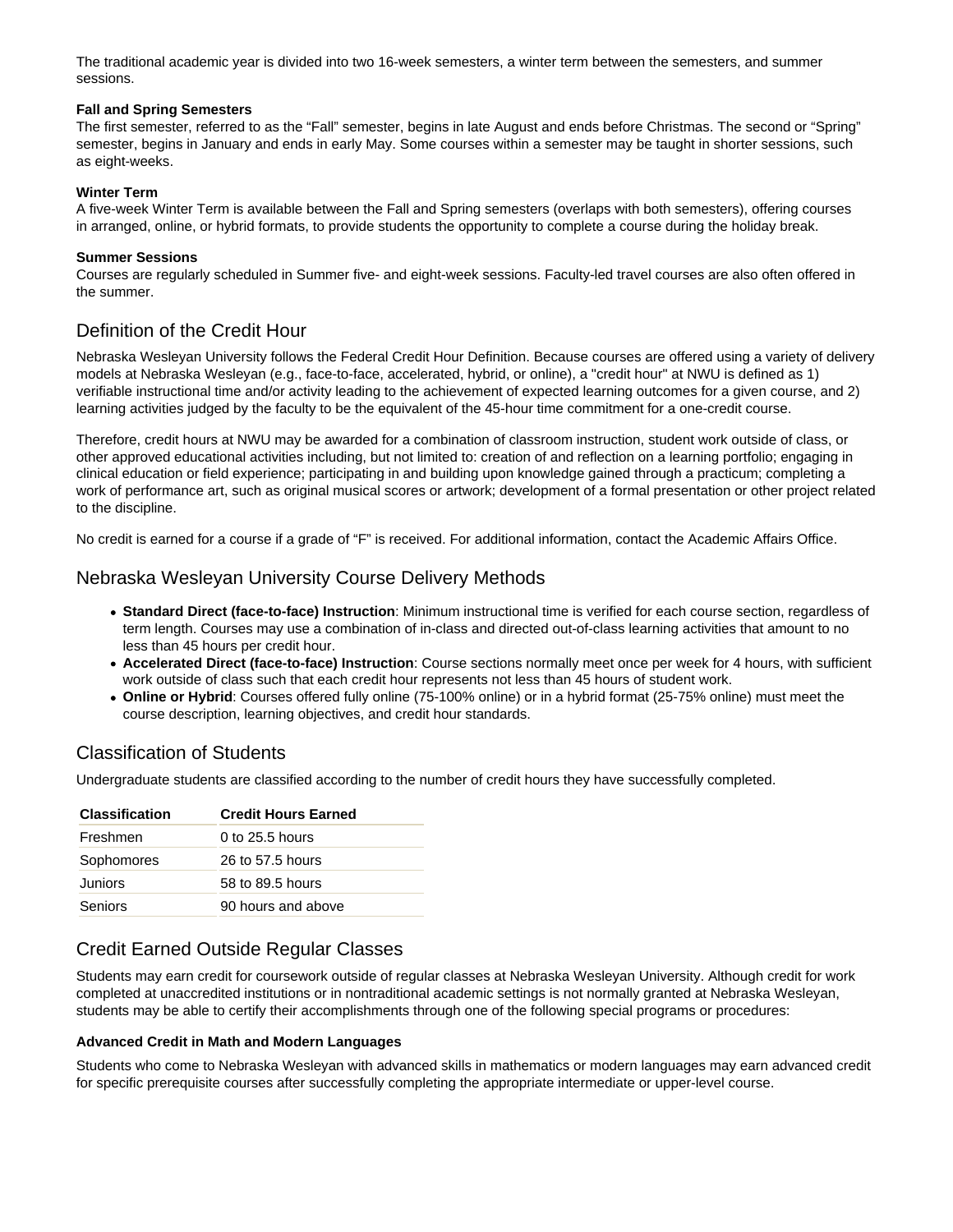The Registrar will record "Advanced Credit" and a grade of "PX" in the prerequisite course(s) after receiving written approval from the department chair. Advanced credit earned in this manner applies toward the total number of hours required for graduation. It may count toward a major, minor, supporting program, or general education requirement for any degree. Advanced credit is not computed in the student's grade point average. No fees are charged for advanced credit.

#### **Mathematics**

Advanced credit may be earned for [MATH 1600 Calculus I](https://catalog.nebrwesleyan.edu/cc/2021-2022/course/359785) for students who complete [MATH 1610 Calculus II](https://catalog.nebrwesleyan.edu/cc/2021-2022/course/359786) with a grade of "C" (2.00) or better. Credit may be earned for both [MATH 1600 Calculus I](https://catalog.nebrwesleyan.edu/cc/2021-2022/course/359785) and [MATH 1610 Calculus II](https://catalog.nebrwesleyan.edu/cc/2021-2022/course/359786) if the student completes [MATH 2600 Calculus III](https://catalog.nebrwesleyan.edu/cc/2021-2022/course/359788) with a grade of "C" (2.00) or better. Contact the [Department of Mathematics](https://catalog.nebrwesleyan.edu/cc/2021-2022/department/363156) for additional information.

#### Modern Languages

Advanced credit may be earned for intermediate level and third-year courses in French, German, and Spanish for students who complete the appropriate higher-level course with a grade of "B" (3.00) or better. Refer to the [Department of Modern Languages](https://catalog.nebrwesleyan.edu/cc/2021-2022/department/363157) for additional information.

#### International Baccalaureate (IB)

Students who have participated in an International Baccalaureate program may earn up to 32 college credits at Nebraska Wesleyan.

Students who have received an IB diploma with a score of 30 or higher and have no score less than four in any one of the six examination groups may be given credit up to a maximum of 32 hours. Students who have achieved a score of five to seven in individual International Baccalaureate courses taken at the higher level may receive credit for those courses, up to a maximum of 32 hours.

#### Advanced Placement (AP)

Students may earn college credit for satisfactory performance on the Advanced Placement tests in high school. There is no fee at Nebraska Wesleyan for credit hours earned through this option. Each request for this type of credit must be supported by results of the Advanced Placement Tests given by the College Entrance Examination Board. The norms for successful performance on a particular exam are determined by the appropriate Nebraska Wesleyan academic departments. For additional information contact the Registrar's Office.

#### College Level Examination Program (CLEP)\*\*

Nebraska Wesleyan students may earn up to 16 hours of credit by successfully completing College Level Examination Program (CLEP) tests. Although there is a charge for taking the test, there is no additional fee for credit hours earned. To receive CLEP credit, students must score in the 50th percentile or higher; however, the norms for successful performance on a particular exam are determined by the appropriate Nebraska Wesleyan academic departments.

(Students taking the CLEP English Composition tests will also complete the supplementary essay.)

CLEP tests are administered regularly by regional testing centers of the College Entrance Examination Board. Students who have met requirements for these exams may secure credit at Nebraska Wesleyan by requesting the College Board to submit their scores to the Registrar.

For more information contact the Registrar's Office.

#### Credit by Examination

A student who wishes to earn credit for a Nebraska Wesleyan University course may apply for Credit by Examination. The department chair/program director must approve that the course is appropriate to earn via credit by exam, the student must be in good standing, and the requested course cannot be a prerequisite for an advanced course in which the student is currently enrolled or has previously earned credit. Credit by examination may not be earned for Selected Topics, Directed Readings, Independent Study, Special Projects, or Capstone courses. A student who has been enrolled in a course must wait at least six weeks following completion, failure, or withdrawal from a course before applying for credit by examination in the same course.

To pursue credit by examination, the student completes the Credit by Examination Application and pays the application fee. Within 30 days, the department chair/program director, or her/his designee, directs the administration of an examination or other appropriate discipline-based method for examining skills, knowledge, and competency of the course content.

Satisfactory performance for credit by examination, signified by a grade of "PX," is the equivalent to a grade of "C-" or higher for undergraduate credit or a grade of "B-" or higher for graduate credit. Students who wish to receive a grade other than "PX" for credit by examination must declare this intent prior to the exam, including department chair/program director approval, on the Credit by Examination Application. Courses passed by examination and listed with a grade of "PX" on the student's transcript are not computed in the student's grade point average; neither are they considered pass/fail hours. Courses passed by examination with a grade other than "PX" are computed in the student's grade point average. (The department chair/program director must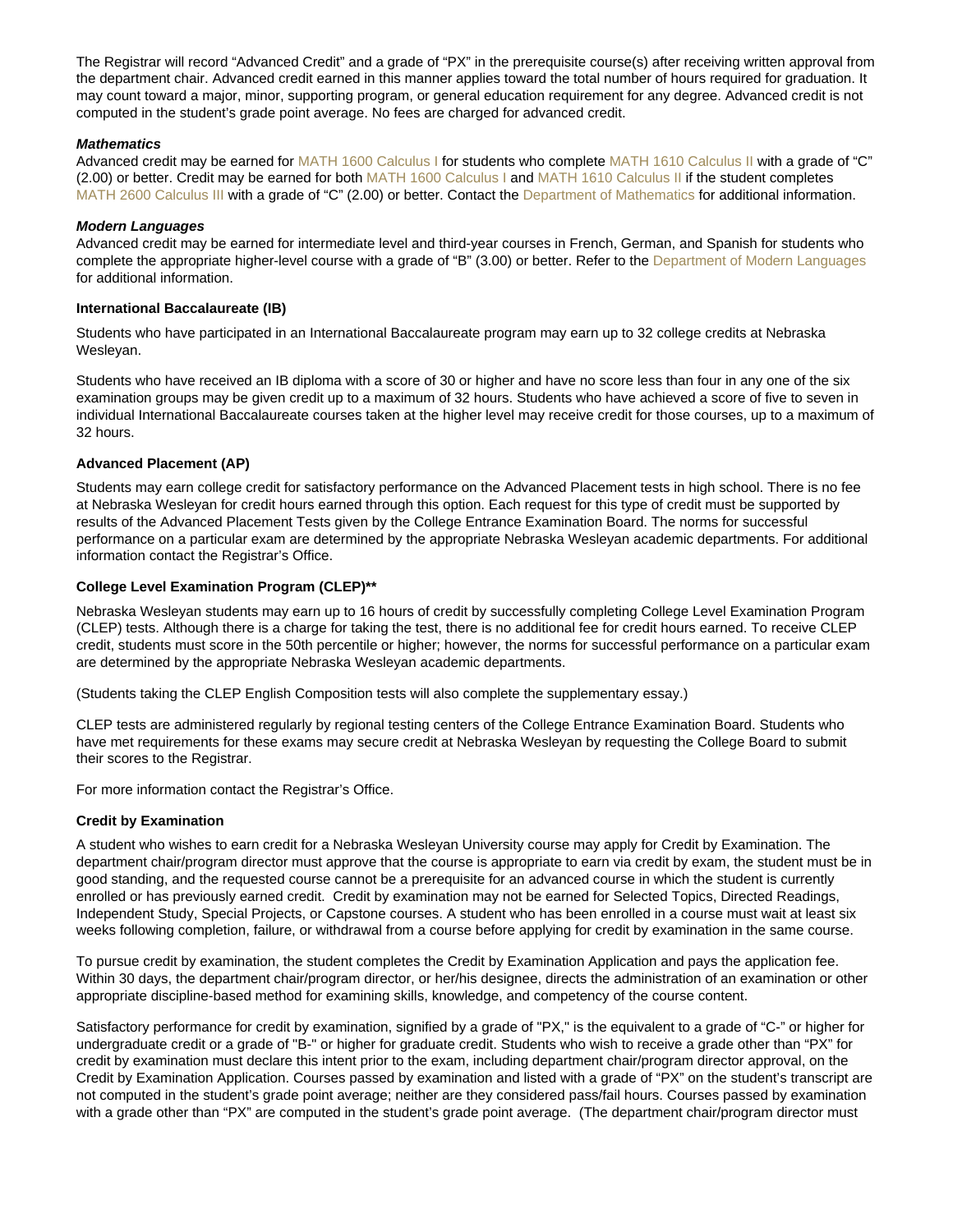approve the use of a course with a grade of "PX" toward the major or program.)

#### **Lifelong Learning Portfolio\*\***

Eligible Nebraska Wesleyan students may earn up to 16 hours of academic credit for informal college-level learning that has been experienced outside of the formal higher education setting and demonstrated through a portfolio. Although there is a charge for submitting a portfolio for review, there is no additional fee for credit hours earned. Please contact the Registrar's Office for further information and details.

To be eligible, students must be accepted in a degree program at Nebraska Wesleyan, be at least 25 years old, and have five years of work experience.

### **Workplace and Military Training\*\***

Nebraska Wesleyan students may earn up to 32 hours of academic credit for formal instruction they have accomplished in the military or through corporate training programs. Credit is awarded following the recommendations of the American Council on Education as published in The National Guide to Educational Credit for Training Programs and The Guide to the Evaluation of Educational Experiences in the Armed Services. There is no fee at Nebraska Wesleyan for credit hours earned through this option. For additional information, contact the Registrar's Office.

\*\*Credits earned through these prior learning assessment options (CLEP, Workplace and Military Training, Lifelong Learning Portfolio) may not exceed 64 hours.

### Proficiency Examinations for No Credit

Students may be able to take departmental examinations to demonstrate proficiency for a course or requirement without receiving credit. Although successful completion of a proficiency examination waives a required course or requirement, it does not reduce the total number of hours needed for graduation. Students should consult with individual department chairs to see if a proficiency examination for no credit is available.

### Transfer of Credits

A maximum of 94 semester credit hours may transfer from all institutions attended. Credits from regionally accredited two-year institutions, with grades of "C-" or above, are evaluated on a course-by-course basis. A maximum of 64 undergraduate semester hours will be accepted for transfer from two-year institutions. Within that 64 hour limit, Nebraska Wesleyan University may accept up to 16 semester hours for courses of a technical nature. Although courses taken at a two-year institution may be equated to 3000-level or 4000-level courses, those courses are not counted as upper-level for the NWU degree. (An additional 29 undergraduate hours may be transferred for graduates of NLNAC-accredited or state-approved collegiate nursing programs.) Undergraduate credit is accepted from all regionally-accredited four-year institutions for courses with a grade of "C-" or above.

Nebraska Wesleyan students who wish to enroll in one or more courses at another institution should secure in advance the approval of the student's advisor and/or the appropriate department chair(s) to ensure that credits are transferable. Students must earn at least 32 credit hours at Nebraska Wesleyan, of which a minimum of 12 must be in the major. To ensure transferability of credits earned while studying abroad, students should secure written permission from the Director of Global Engagement and their advisors before leaving the United States. For more information and special advising on study abroad programs, contact the Director of Global Engagement. Students transferring from other institutions will have their transcripts evaluated by the Registrar to determine which credits Nebraska Wesleyan will accept (see Admission of Transfer Students).

Transfer credits count toward the total number of hours earned but are not included in GPA calculations. No undergraduate transfer credits are given for courses with a grade of "D+", "D" or "D-" or the equivalent. No graduate transfer credits are given for courses with a grade or "C+" or lower or the equivalent.

# Graduate-Level Courses Toward Bachelor's Degree

A student may only count a specific number of graduate-level credits toward a bachelor's degree based on one of the following options:

- 1. Student formally accepted to a NWU 3+2 Master of Athletic Training (MAT) program: student may count 32 credits of graduate coursework awarded in the 4th year of the program toward an Exercise Science major. Graduate-level courses will be taken during the 4th year of undergraduate program and will count toward both undergraduate and graduate degree requirements.
- 2. All other undergraduate majors: student may count 12 credits of graduate coursework toward an NWU undergraduate major as long as the student is granted permission by both the graduate program director and the undergraduate department chair or the student has been formally admitted to a program designed for early enrollment in graduate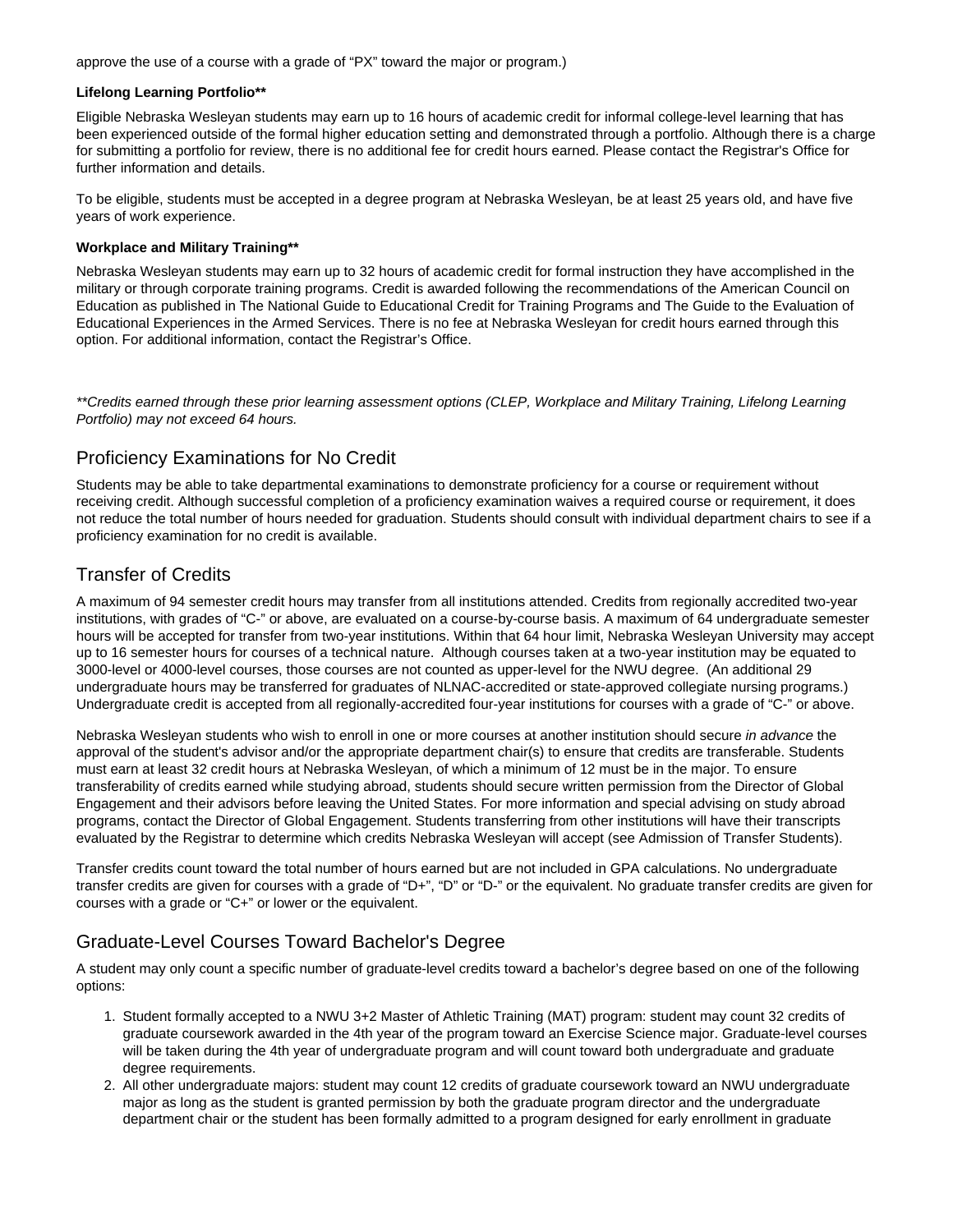courses (see program admission requirements). Permission should be granted only after the program director/department chair consult with each other regarding space availability and curricular/pedagogical appropriateness, as well as confirming that the student meets the following standards: senior standing, a 3.25 or higher NWU GPA, and completed all necessary course prerequisites.

Graduate-level coursework completed by an undergraduate student will count as undergraduate credit and be calculated in the student's undergraduate GPA, as well as count as graduate credit and calculated in the graduate GPA.

# **Evaluation of Academic Work**

### Grading System

The following grades factor in the Grade Point Average (GPA):

| <b>Excellent</b>    | $A/A+$  | 4.00 grade points |
|---------------------|---------|-------------------|
|                     | А-      | 3.67 grade points |
|                     | B+      | 3.33 grade points |
| Good                | в       | 3.00 grade points |
|                     | B-      | 2.67 grade points |
|                     | $C+$    | 2.33 grade points |
| <b>Satisfactory</b> | С       | 2.00 grade points |
|                     | $C-$    | 1.67 grade points |
|                     | D+      | 1.33 grade points |
| <b>Marginal</b>     | D       | 1.00 grade points |
|                     | D-      | 0.67 grade points |
| <b>Failure</b>      | $F/F^*$ | 0.00 grade points |

F\* - Fail: grade of "D+" or lower; student elected Pass/Fail option

The following grades are not counted in the Grade Point Average (GPA):

AU - Audit

I - Incomplete

I\* - Permanent Incomplete

NC - No Credit

P - Pass: Grade of "C-" or better earned; course designated as Pass/Fail Only or Pass/Fail Oriented

P\* - Pass: Grade of "C-" or better earned; student elected Pass/Fail option

PX - Passed by Examination

W - Withdrawal

WA - Administrative Withdrawal

#### **Incomplete**

An "I" (Incomplete) may be given only when work is left incomplete due to extenuating circumstances such as illness, military service, death in immediate family, or personal/family hardship. Students are eligible for an incomplete grade only if they have already completed 75% of the coursework. The percentage of completion is determined by the instructor. A student requests an incomplete grade from the instructor.

If the instructor and department chair or program director approve the request, the student must fill out an Incomplete Agreement form (available from the Registrar's Office) prior to the end of the semester with the instructor and department chair or program director. The work for an Incomplete must be finished within the time allotted by the instructor (maximum of one year from the close of the term in which the student is enrolled\*). The instructor stipulates what the final grade will become if the work is not completed.

If the work is completed within the allotted time, the instructor determines the final grade according to the quality of the student's performance. If the work is not completed, the Registrar assigns the final grade stipulated on the Incomplete Agreement form. The final grade is entered on the student's transcript in place of the "I."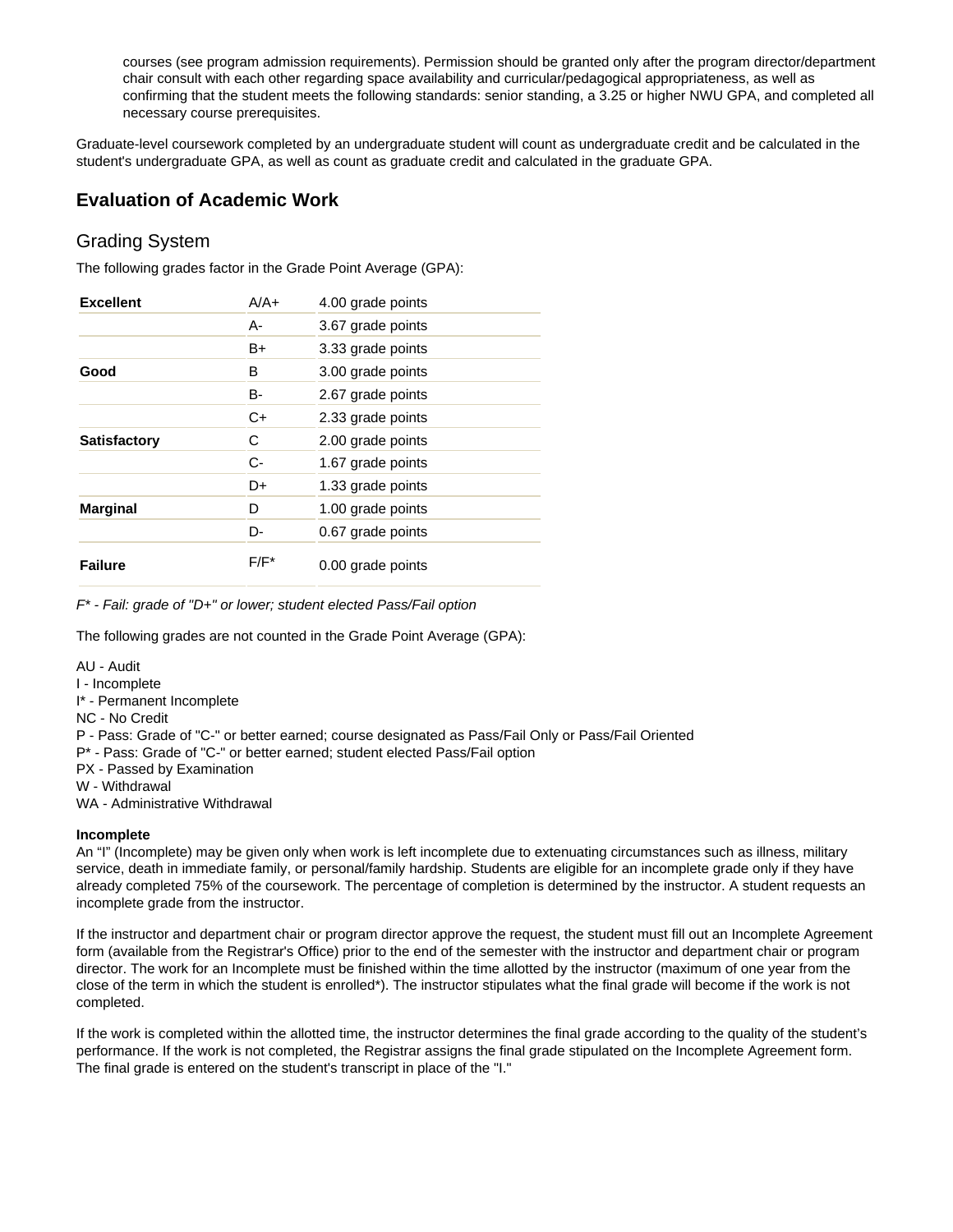A Permanent Incomplete is allowed only in cases resulting from a catastrophic event in the life of a student, such as an incapacitating illness or other problems beyond the control of the student, which prevent the student from completing the work. In such cases, the student, his or her proxy, or the instructor can petition the Executive Committee for a Permanent Incomplete.

# Grading Options for Courses

Grading options for each course are published in the class schedules. All courses are offered according to one of the following options:

- **Standard.** When courses are offered on a standard basis, instructors submit traditional grades (see grade options under Grading System). Unless a pass/fail designation is indicated, courses follow the standard option. Students may elect to take the course pass/fail (see "Standard Pass/Fail under Student Options).
- **No Pass/Fail.** Courses designated by No Pass/Fail (No P/F) must be taken for a letter grade. Students enrolled will earn a traditional grade with no possibility of earning a grade of "P\*."
- **Pass/Fail Only.** Any courses designated as Pass/Fail Only (P/F Only) are automatically pass/fail for all students enrolled. Students do not request this option and instructors do not report grades other than "P" or "F." Internships are normally offered on a pass/fail only basis.
- **Pass/Fail Oriented.** In courses designated Pass/Fail Oriented (P/F Orient) students normally receive a "P" or "F" but may request a traditional grade (see Pass/Fail Oriented under Student Options).

### Pass/Fail

The following options are available to undergraduate students:

- Standard Pass/Fail. Students who wish to take a course offered on a standard basis for pass/fail may request to do so in the Registrar's Office. To elect the pass/fail option, students submit a written request to the Registrar no later than the end of the sixth week of the semester. (Deadlines for winter term, summer and other shortened terms are prorated. See the published Academic Calendar for specific deadlines.) The instructor will not know that a student has elected the pass/fail option and will submit a traditional grade. Grades of "C-" and above are recorded as "P\*" on the student's transcript. Grades of "D+", "D", "D-" and "F" are recorded as "F\*".
- Pass/Fail Oriented. Students who wish to take a course offered on a pass/fail oriented basis for a traditional grade submit a written request to the Registrar's Office no later than the end of the sixth week of the semester. (Deadlines for winter term, summer and other shortened terms are adjusted accordingly.) In this case, the instructor will turn in a traditional grade rather than a "P" or "F" as usual.

### **Pass/Fail Regulations**

The following regulations are in effect:

- Grades of "P\*" and "P" are not computed in the student's grade point average; grades of "F\*" and "F" are computed in the average.
- Grades of "P\*" may not be used to meet requirements for a major, minor or supporting program without permission from the chair of the department offering the major or minor.
- Students classified as freshmen may not declare a course pass/fail.
- Students classified as sophomore and above may declare one course pass/fail in a term. (This limitation does not apply to courses of 1 hour or fewer or to courses designated Pass/Fail Only or Pass/Fail Oriented.)
- $\bullet$  Students may use only one course with a grade of  $P^*$  toward the Archway Curriculum. The course must be in the Foundational Literacies area.

### Audit

A student may register for a course on an audit basis if space is available after first obtaining permission of the instructor. A student will earn no credit for a course taken on an audit basis. The designation of "AU" requires attendance of at least 75% of the class sessions. Should the student not fulfill this obligation, the instructor will indicate so on the final grade report, and the course will not be recorded on the student's transcript. Music ensembles and certain other courses requiring participation may not be audited. The audit option is not available during Winter Term and Summer sessions.

### Repeated Courses

When a student repeats a course, both grades remain on the student's transcript, but only the last grade earned (whether higher or lower) and the associated credit(s) are used to determine hours earned and the student's grade point average. Students who repeat a course and earn a grade of "F" lose any credits previously earned for that course.

See individual course descriptions for any repeat restrictions of courses. Courses are subject to change, and therefore repeating a course may not always be possible.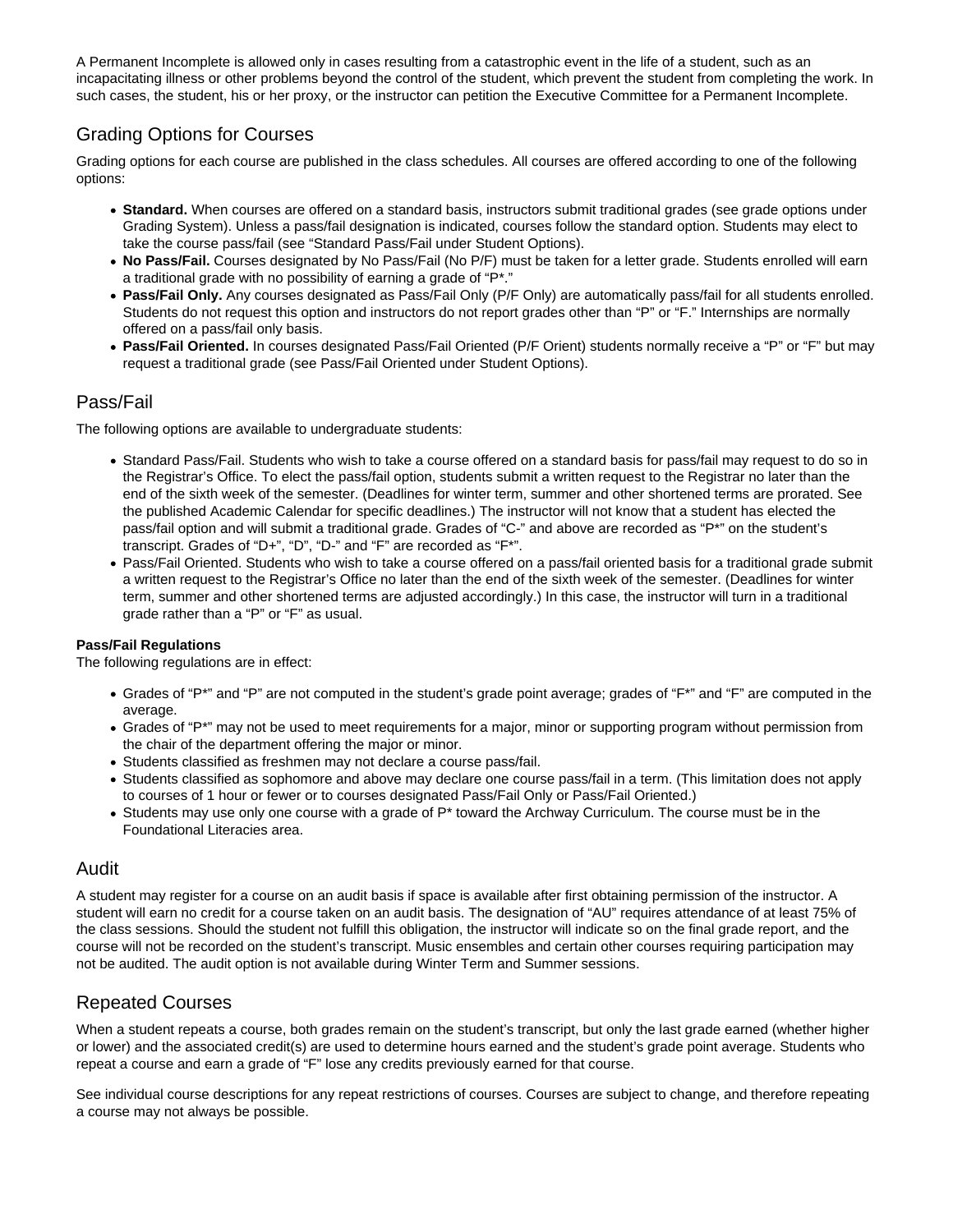# Calculating the Grade Point Average

The grade point average (GPA) is calculated according to the following steps:

- 1. Total all hours taken at Nebraska Wesleyan in courses where traditional grades are earned (A, B, C, D with +'s and -'s, F and F\* but not W, WA, P, P\*, PX, I, or AU),
- 2. Add all grade points, and
- 3. Divide the sum of grade points by the sum of hours graded.

A semester GPA is computed each semester in addition to the cumulative GPA.

Transfer credits and grade points are not computed in the Nebraska Wesleyan University GPA. Transfer credits are recorded as a unit and count toward the total number of hours earned (see Transfer of Credits).

# Minimum Grade Requirements

A minimum grade point average of 2.00 is required for a bachelor's degree. A grade of "D+" or below in a subject is not acceptable for meeting major, minor or supporting program requirements. No more than 25 hours of credit earned with grades of "D+", "D" and "D-" (earned at Nebraska Wesleyan) may be applied toward any degree.

# Academic Standing for Undergraduate Students

The minimum grade point averages permitted for undergraduate students to be considered in good standing for each classification are as follows:

| <b>Classification</b>        | <b>GPA</b> |  |
|------------------------------|------------|--|
| Freshman (0-25.5 hours)      | 1.80       |  |
| Sophomores (26-57.5 hours)   | 1.90       |  |
| Juniors (58-89.5 hours)      | 2.00       |  |
| Seniors (90 hours and above) | 2.00       |  |

At the end of each semester, undergraduate students who fail to remain in good standing are placed on academic probation or suspension, as outlined on the Undergraduate Academic Standing Table below. Students may stay on academic probation for multiple semesters. Students are suspended after the semester on probation if both their cumulative GPA and semester GPA are below the class level requirement. If a student is on academic probation and their cumulative GPA remains below the class level requirement but their semester GPA is above the class level requirement, the student will remain on academic probation. Contact the Registrar's Office for more information.

# **Undergraduate Academic Standing Table**

|                               | Freshmen (0-25.5 hours)                                                                                             | Sophomores (26-57.5)<br>hours)                                                                                   | <b>Juniors (58.5-89.5 hours)</b>                                                                                   | Seniors (90 hours and<br>above)                                                                                    |
|-------------------------------|---------------------------------------------------------------------------------------------------------------------|------------------------------------------------------------------------------------------------------------------|--------------------------------------------------------------------------------------------------------------------|--------------------------------------------------------------------------------------------------------------------|
| Academic<br><b>Probation</b>  | Cumulative GPA falls<br>below 1.8                                                                                   | Cumulative GPA falls below<br>1.9                                                                                | Cumulative GPA falls<br>below 2.0                                                                                  | Cumulative GPA falls<br>below 2.0                                                                                  |
| Academic<br><b>Suspension</b> | Cumulative GPA falls<br>below 1.80 at the end of<br>academic probation<br>semester AND semester<br>GPA is below 1.8 | Cumulative GPA falls below<br>1.90 at the end of academic<br>probation semester AND<br>semester GPA is below 1.9 | Cumulative GPA falls<br>below 2.0 at the end of<br>academic probation<br>semester AND semester<br>GPA is below 2.0 | Cumulative GPA falls<br>below 2.0 at the end of<br>academic probation<br>semester AND semester<br>GPA is below 2.0 |

A student who is suspended is not allowed to enroll at NWU during the next semester or at any time in the future unless an appeal is granted by the Academic Standards Committee.

# Grade Reports

Final Grades: Students view grades online on WebAdvisor, normally within two weeks following the completion of the term.

Midterm Reports: After the midpoint of each semester, notices of unsatisfactory academic performance (commonly called "downslips") may be available on WebAdvisor for traditional students and their advisors. Faculty are not required to submit midterm reports and therefore students should feel free to consult with their instructors regarding their class performance regardless of whether a midterm warning is reported or not. Midterm reports do not remain as part of the student's education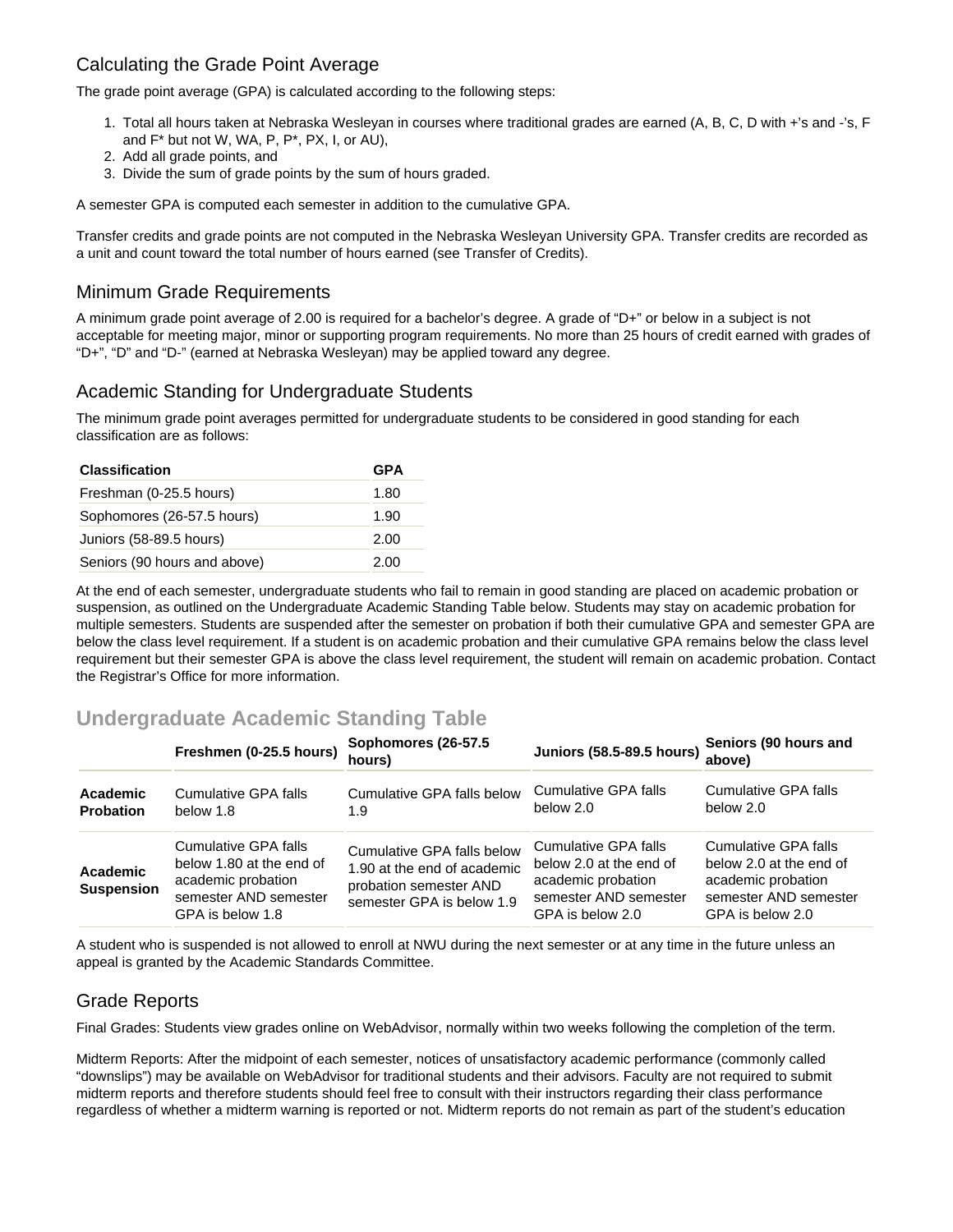# Grade Change/Appeal Policy

At the beginning of each term, the instructor provides students his/her course syllabus that includes the grading policy for that course. A copy is also submitted to the Academic Affairs Office, which will be on file and available for review.

At the end of the term, if a student has a question about the grade he or she received in a course, or believes an instructor has violated the grading policy of the class, the student should arrange to discuss the grade with the instructor. This discussion between the instructor and student may lead to an agreement that the grade will remain as reported, or that the instructor will submit a change of grade. Note that academic policy prohibits extra work being done in a course after the term has ended. A change in a student's grade for a course is only possible if an error has been made by the instructor in the determination of the grade or in the reporting of the grade to the Registrar's Office. (A student who desires a higher grade for a course has the option of repeating the course by registering for the class during a subsequent term. Both grades will show on the student's transcript; however, the last grade earned is used to determine the GPA.)

If an error has been made by the instructor in the determination of the grade or in the reporting of the grade to the Registrar's Office, the instructor may submit a change of grade form to the Registrar's Office. Any error not reported within four months after the end of the term must have the approval of the Dean of Undergraduate Programs before it will be accepted by the Registrar's Office. A changed grade replaces the original grade reported on the student's transcript and automatically changes the cumulative GPA.

If the discussion between the student and instructor does not resolve the issue to the student's satisfaction, the next step is for the student to have a conversation with the Department Chair/Program Director. The Department Chair/Program Director will attempt to mediate between the instructor and the student in order to resolve the dispute.

After speaking with the instructor and Department Chair/Program Director, a student who wishes to pursue further action will file a formal grade appeal . The formal grade appeal must be filed within two months from the end of the term. Students should contact the Academic Affairs Office for the complete Grade Appeal Policy or with any questions about the policy.

# Academic Bankruptcy

Academic Bankruptcy of one semester is available for Nebraska Wesleyan undergraduate students. To be eligible, the student must currently be enrolled at Nebraska Wesleyan and not have completed his or her baccalaureate degree. At least 24 credits must have been earned by the student with an average GPA of 2.50 since the semester the student wishes to declare bankrupt, with 12 of those subsequent credits being earned at NWU.

Students file a "Declaration of Academic Bankruptcy" with the Registrar's Office and the above eligibility requirements are confirmed. Academic bankruptcy is for an entire semester; students may not specify individual courses or grades to bankrupt. The bankrupt semester will remain on the student's transcript: the original course grades will appear with a bankruptcy notation. Credit is not earned for any course within the bankrupted semester and therefore the courses may not count as graduation credit or be used to fulfill or waive a requirement. The bankrupt semester will not count in the student's GPA.

# Course Numbering System

The University's courses are numbered and classified as follows:

| 1000-1999         | Lower-level undergraduate courses designed primarily for freshman students     |
|-------------------|--------------------------------------------------------------------------------|
| 2000-2999         | Lower-level undergraduate courses designed primarily for sophomore<br>students |
| 3000-3999         | Upper-level undergraduate courses designed primarily for junior students       |
| 4000-4999         | Upper-level undergraduate courses designed primarily for senior students       |
| 5000 and<br>above | Graduate-level courses                                                         |

# **Transcripts**

The Registrar's Office will release transcripts only after the student has granted permission in writing or through the secure online request system. All financial obligations must be met in order for students to be entitled to an official transcript of their academic record. A fee is charged for each copy of a student's transcript. Contact the [Registrar's Office](https://www.nebrwesleyan.edu/inside-nwu/registrars-office/order-transcripts) for details regarding transcript requests.

# Student Petitions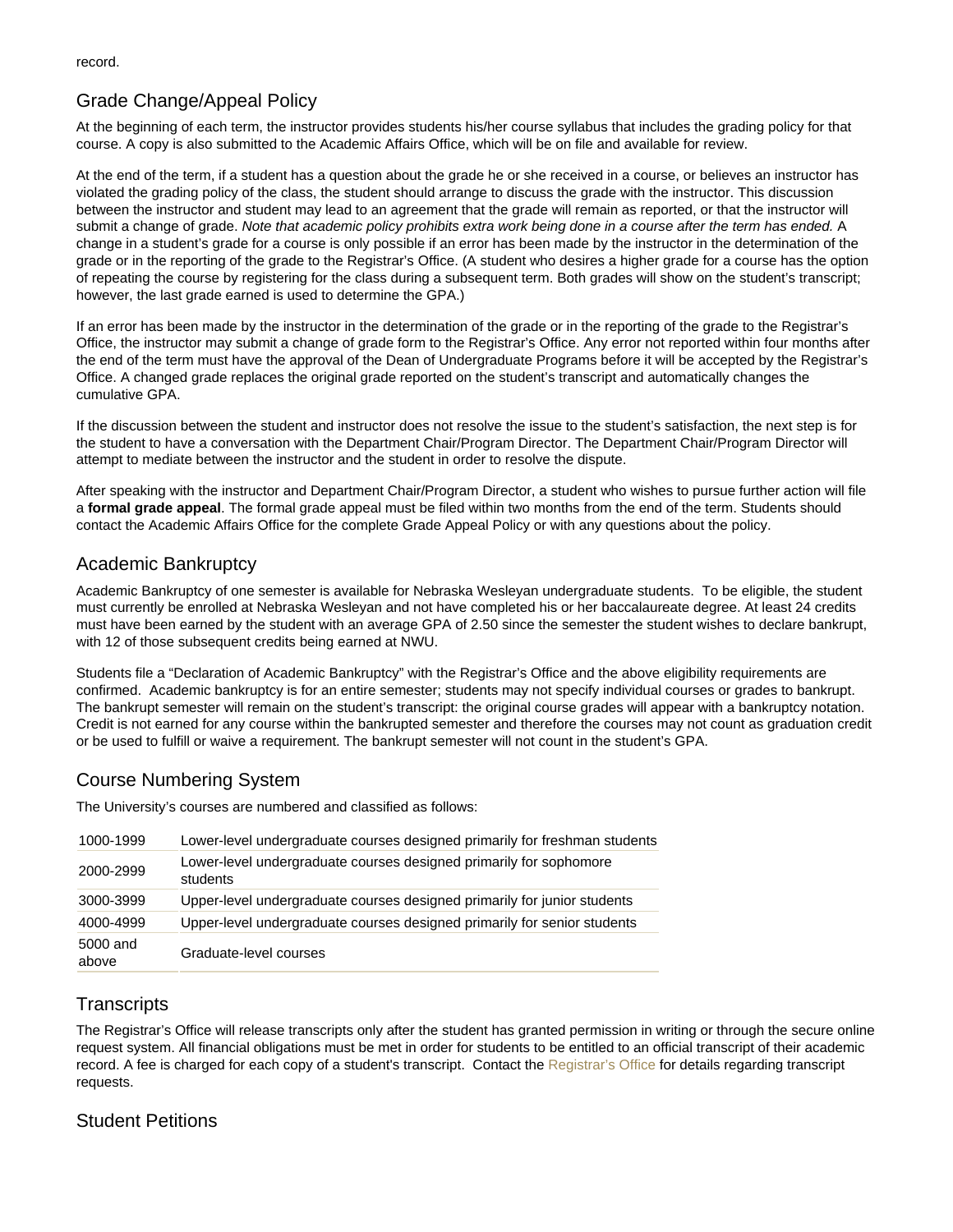The Executive Committee acts upon student petitions involving academic requirements. Students requesting adjustments to academic rules and policies may direct their petitions to the Registrar's Office for Executive Committee consideration. The committee is composed of the Academic Division Chairs, the University Registrar, the Dean of Undergraduate Education (Chair of the Committee) and a representative of Student Affairs Senate. For additional information, contact the Academic Affairs Office or the Registrar's Office.

# Privacy of Educational Records - FERPA

The Family Educational Rights and Privacy Act (FERPA) protects the privacy of student education records and provides students the following rights with respect to their education records:

#### **1. The right to inspect and review the student's education records within 45 days of the day the University receives a request for access.**

Students should submit to the Registrar, Dean, Department Chair or Program Director, or other appropriate official, a written request that identifies the record(s) they wish to inspect. The University official will make arrangements for, and notify the student of the time and place where the records may be inspected. If the records are not maintained by the University official to whom the request was submitted, that official shall advise the student of the correct official to whom the request should be addressed.

#### **2. The right to request the amendment of the student's education records that the student believes is inaccurate or misleading.**

Students may ask the University to amend a record that they believe is inaccurate or misleading. They should write the University official responsible for the record, clearly identifying the part of the record they want changed and specify why it is inaccurate or misleading.

If the University decides not to amend the record as requested by the student, the University will notify the student of the decision and advise the student of his or her right to a hearing regarding the request for amendment. Additional information regarding the hearing procedures will be provided to the student when notified of the right to a hearing.

NOTE: FERPA is not a grade-appeal law. The right to challenge grades under FERPA is limited to situations where the grade assigned was inaccurately recorded.

#### **3. The right to consent to disclosures of personally identifiable information contained in the student's education records, except to the extent that FERPA authorizes disclosures without consent.**

FERPA allows the University to disclose records, without consent, to the following parties or under the following conditions:

- Nebraska Wesleyan University officials with a legitimate educational interest\*
- Other schools to which a student is requesting transfer or enrollment
- Specified officials for audit or evaluation purposes
- Appropriate parties in connection with financial aid to a student
- Organizations conducting certain studies for or on behalf of the school
- Accrediting organizations
- To comply with a judicial order or lawfully issued subpoena
- Appropriate officials in cases of health and safety emergencies

FERPA permits the University to disclose educational record information to a student's parent or guardian if the student is their dependent for federal tax purposes. (\*\*See Parental or Third Party Access to Academic Records)

FERPA also allows the University to disclose directory information without the written consent of the student. Directory information is information that generally would not be considered harmful or an invasion of privacy if disclosed. Nebraska Wesleyan University has designated the following as **directory information**:

- Name
- Addresses
- Telephone numbers
- Email addresses
- Student Level and Classification at Nebraska Wesleyan
- Degree programs, certificate programs, majors, and minors declared at Nebraska Wesleyan
- Dates of attendance at Nebraska Wesleyan, enrollment status, and anticipated graduation date
- Degrees, certificates, and awards received at Nebraska Wesleyan
- Institutions attended prior to admission to Nebraska Wesleyan
- Participation in recognized activities and sports at Nebraska Wesleyan
- Photographs taken and maintained by the University
- Weight and height of members of Nebraska Wesleyan athletic teams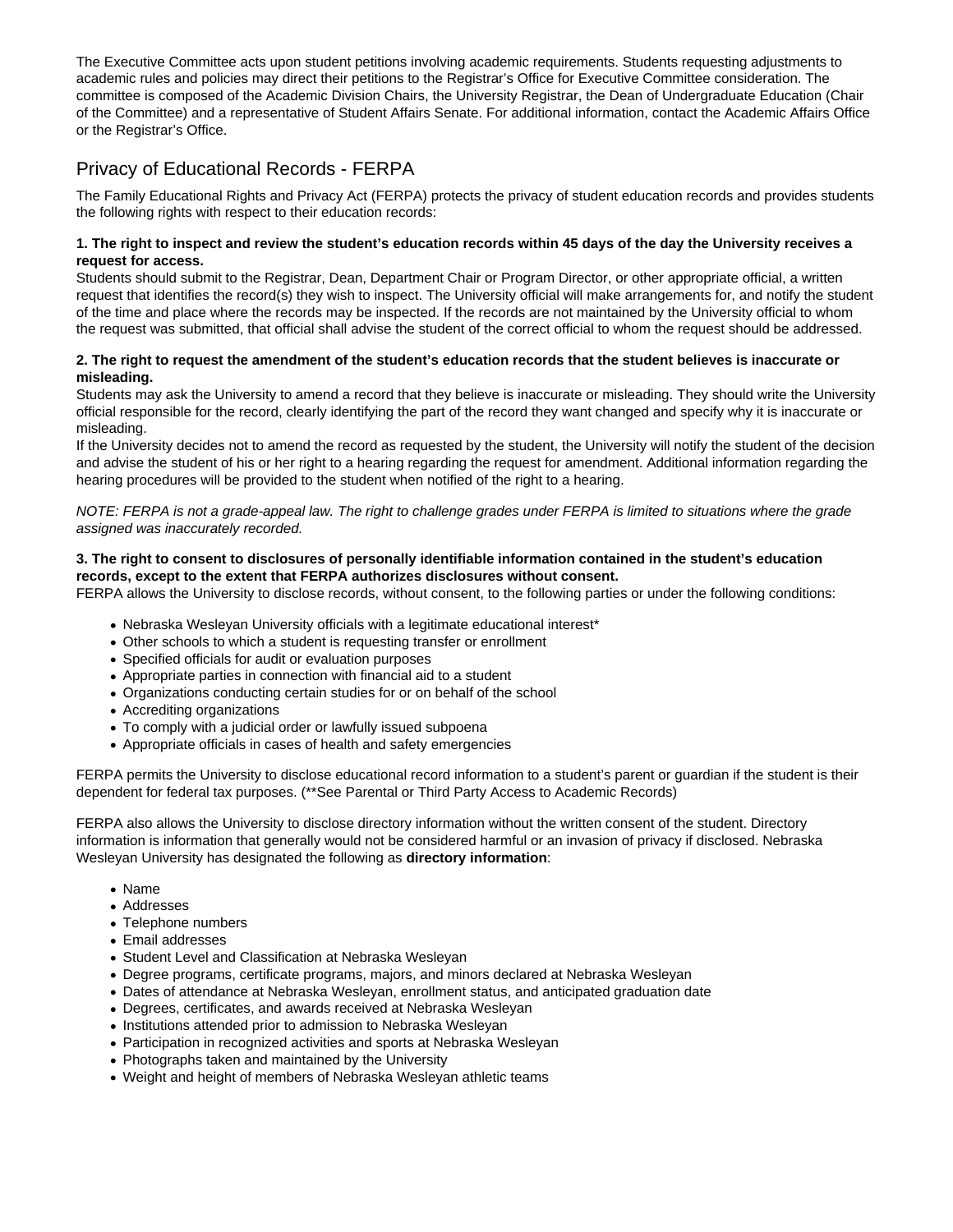Students have the right to withhold disclosure of this directory information. Students must notify the Registrar's Office in writing or via approved electronic means, if they do not wish directory information to be released without their permission.

FERPA requires the University to record the disclosure of information to third parties, except for disclosures to school officials, disclosures related to judicial orders and subpoenas, disclosures of directory information and disclosures to the student. Students may inspect and review the record of such disclosures.

### **4. The right to file a complaint with the U.S. Department of Education concerning alleged failures by the University to comply with requirements of FERPA.**

The name and address of the office that administers FERPA are:

 Family Policy Compliance Office U.S. Department of Education 400 Maryland Avenue, SW Washington, DC 20202 Phone: 1-800-872-5327

\* A school official is a person employed by the University in an administrative, supervisory, academic or research, or support staff position (including security and student health personnel); a person or company with whom the University has contracted (including attorneys, auditors, collection agency, the National Student Clearinghouse); a person serving on the Board of Governors; or a student serving on an official committee or assisting another school official in performing his or her tasks.

### **\*\*Parental or Third Party Access to Academic Records**

All academic information is sent directly to students. Therefore, parents should establish communication with their sons and daughters if they wish to be informed about their students' schedule and academic progress. Under FERPA, parents of Nebraska Wesleyan students may request in writing and receive their son or daughter's grade information if the student has granted NWU authorization or after providing proof that the student is a dependent and is claimed as a tax exemption. Also, a student may grant a parent (or other third party) access to his/her academic and financial records through his/her WebAdvisor account.

### Assessment of Student Learning

As part of its stated mission regarding excellence in education, Nebraska Wesleyan University is committed to assessing the degree to which students attain the institution's educational goals. The faculty and staff may require students to participate in a variety of assessment activities that will help determine the extent to which these goals are being met. Assessment activities may include, but are not limited to, standardized testing, placement tests, surveys, portfolios of student work, group or individual interviews, or classroom research. Results are used to inform the process of teaching and learning, to shape the design and implementation of programs and curricula, and to describe and enrich the student experience at Nebraska Wesleyan University.

# Student Right-to-Know Act

In accordance with the Student Right-to-Know Act of 1993, Nebraska Wesleyan's student persistence/graduation rates are available for disclosure to current and prospective students, employees, and interested community members. See the Registrar's Office for this information.

# Teacher Certification Pass Rate

Title II of the Higher Education Act (HEA) requires institutions with a teacher preparation program enrolling students receiving federal assistance under the HEA to provide information regarding the pass rate of program completes on assessments required by the state for teacher licensure or certification, the statewide pass rate on those assessments, and other basic information on the institution's teacher preparation program.

Please contact the Education Department (Smith-Curtis 130) for this information.

### Academic Dishonesty

The Code of Student Conduct states that students found to have engaged in academic dishonesty, which encompasses such activities as cheating, plagiarism, unauthorized collaboration, misrepresentation, and bribery, are subject to disciplinary sanctions. (See Article V of the Code of Student Conduct for a comprehensive listing of misconduct that is subject to disciplinary sanctions, as well as relevant terms and definitions.)

Faculty members have full authority in determining the action to be taken in cases of academic dishonesty. In addition to implementing the statements of the course syllabus addressing academic dishonesty, faculty may file a Report of Academic Dishonesty with the Registrar, or file a complaint with the Student Conduct System. If a Report of Academic Dishonesty is filed, a first report on a student prompts no further action. However, if a second report for a student is filed, a formal complaint is submitted against the student with the Student Conduct System. Any report after a second will launch another complaint.